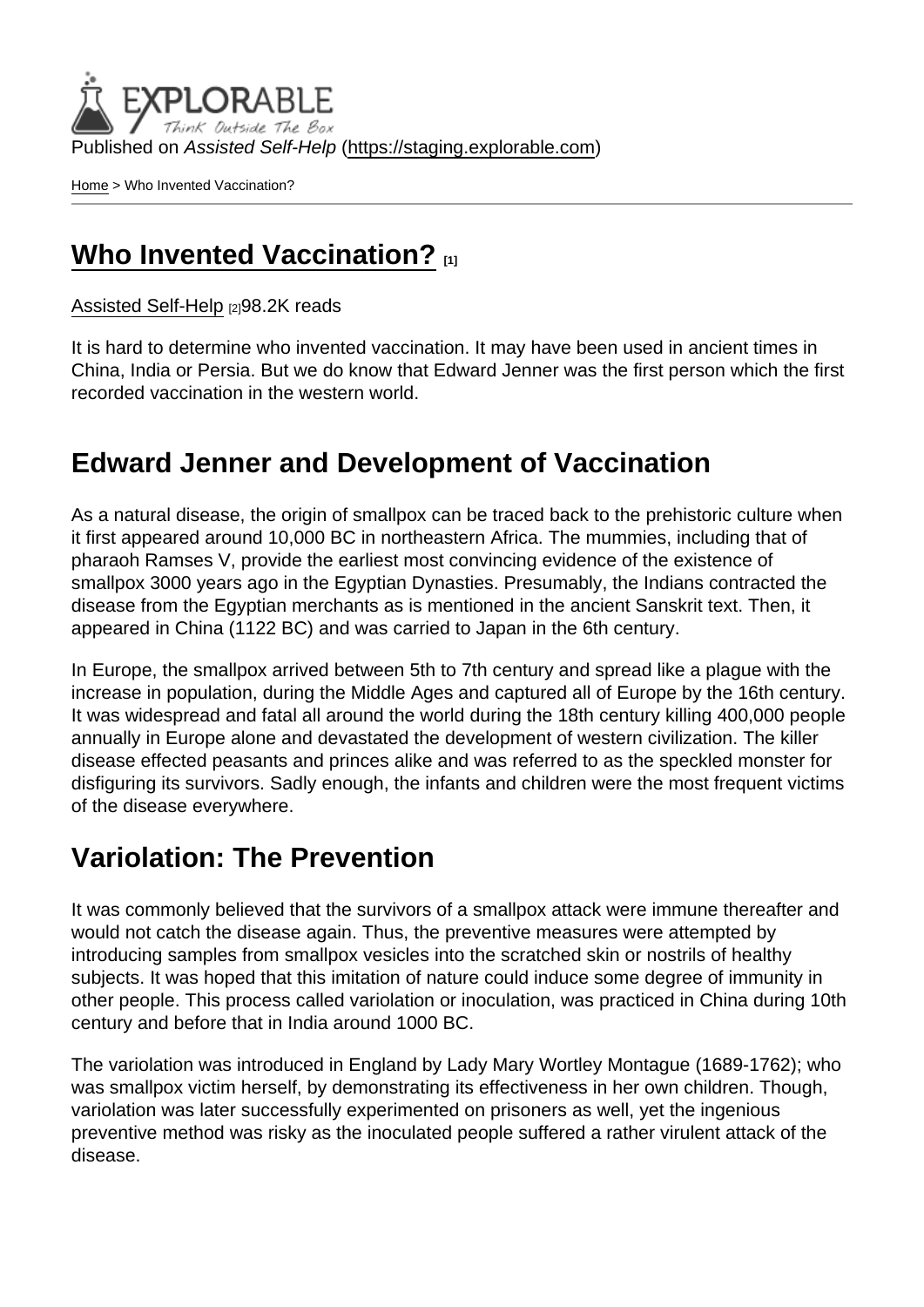# Edward Jenner: The Father of Immunology

The British physician and scientist Edward Jenner developed and generalized the vaccination technique against the dreadful smallpox disease. Although he did not originate the idea of cowpox attack to confer immunity against smallpox, yet it was his experiments and investigations which transformed a traditional belief into standard procedure to save innumerable millions of lives.

His research was based on careful [case-studies](https://staging.explorable.com/case-study-research-design) [3] and clinical observation more than a hundred years before scientists could explain the viruses themselves. His groundbreaking discovery laid foundation for the modern-day immunology. It was only the result of his vaccination that to this day, smallpox remains to be the only human infectious disease to have been eradicated from this world.

# His Life and Profession

Edward Anthony Jenner was born on May 17, 1749 in the small village of Berkeley in Gloucestershire, England. He lived with his older brother and was raised by his sisters after he was orphaned at the age of 5. His keen interest in nature and science from his early years at school continued throughout his life. After nine years as a surgeon's apprentice he went to St. George's Hospital, London to study anatomy and surgery under the prominent surgeon John Hunter.

Edward Jenner was interested in a wide range of things including hydrogen balloons, the behavior and anatomy of cuckoos, geology and heart diseases. Two years later he left Hunter and returned to Berkeley in 1773 to practice general medicine and surgery as well as continued his work on vaccinations. During that period he also contributed towards medical awareness through his occasional writings in the medical papers. Consequently, his research on the secret life of the cuckoo earned him a fellowship of the Royal Society.

His personal observation, natural instincts and fellowship of the learned men of his time eventually inspired him to develop a vaccine for smallpox.

# Development of Vaccination

Edward Jenner himself was inoculated at 8 years of age, and never caught smallpox. During his apprenticeship with Dr. Daniel Ludlow, he heard a dairymaid say,

"I shall never have smallpox for I have had cowpox. I shall never have an ugly pockmarked face."

Fascinated by the folk belief that milkmaids did not get smallpox, Jenner theorized that the pus in the blisters which milkmaids received from cowpox (a disease similar to smallpox, but much less virulent) protected the milkmaids from smallpox. But he had to wait for an opportunity to transform this anecdote into scientific proof by actively inoculating subjects with cowpox followed by deliberately exposing them to smallpox to determine the presence of immunity. This opportunity presented itself in 1796, when the dairymaid Sarah Nelms